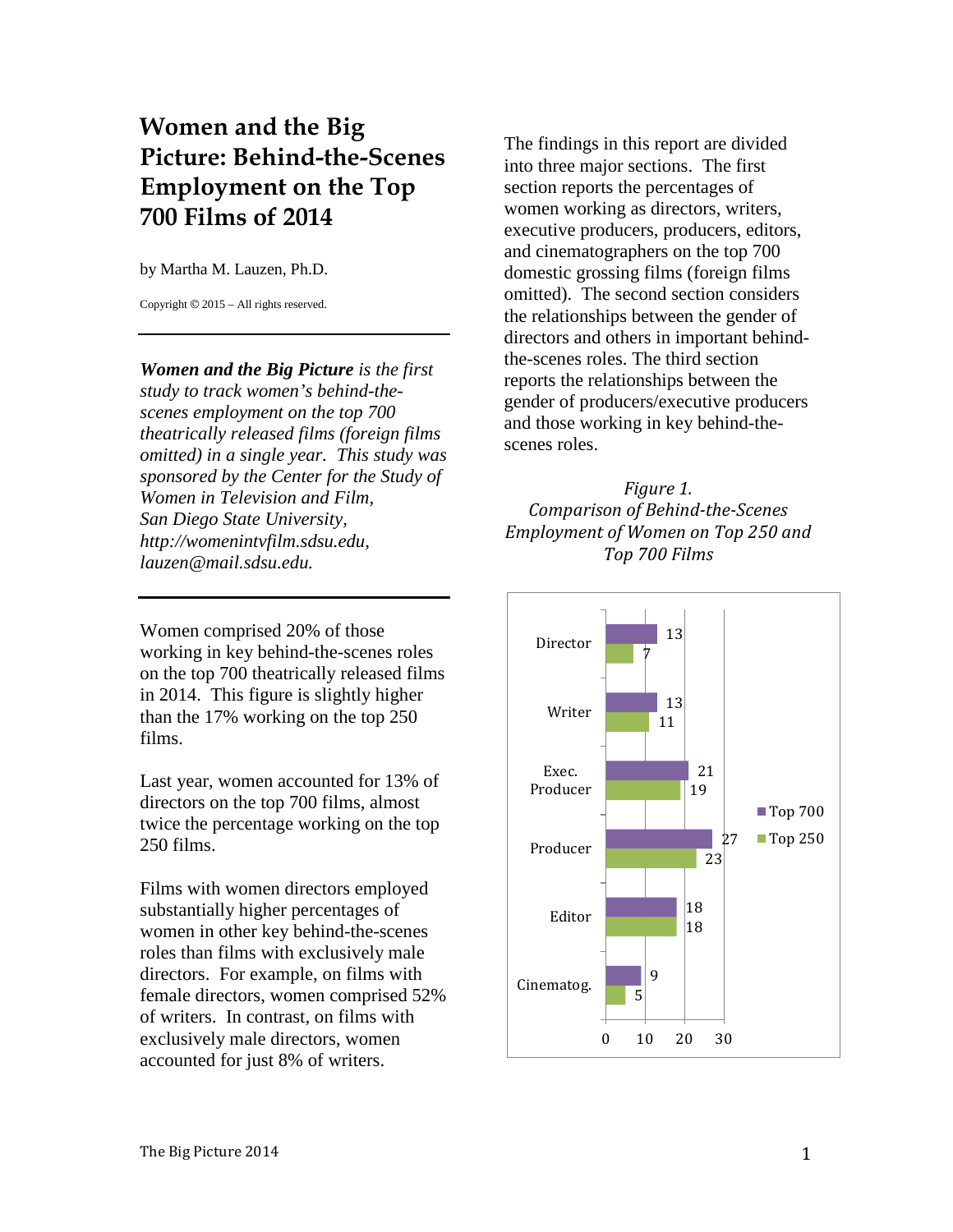### *Employment Figures/All Films*

•This study analyzed the behind-thescenes employment of over 5,800 individuals working on the films considered.

•Women comprised 20% of all directors, writers, producers, executive producers, editors, and cinematographers working on theatrically released films in 2014.

•Overall, women fared best as producers (27%), followed by executive producers (21%), editors (18%), directors (13%), writers (13%), and cinematographers (9%) (see Figure 1).

•Women comprised 13% of directors working on the films considered, compared with 7% on the top 250 films. 85% of the films had no female directors (see Figure 2).

•Women accounted for 13% of writers working on the films considered, compared with 11% on the top 250 films. 80% of the films had no female writers.

•Women comprised 21% of executive producers working on the films considered, compared with 19% on the top 250 films. 57% of the films had no female executive producers.

•Women accounted for 27% of producers working on the films considered, compared with 23% on the top 250 films. 33% of the films had no female producers.

•Women comprised 18% of editors working on the films considered, compared with 18% on the top 250

films. 78% of the films had no female editors.

•Women accounted for 9% of cinematographers working on the films considered, compared with 5% on the top 250 films. 92% of the films had no female cinematographers.

#### *Figure 2. Percentages of Films with No Women in Roles Considered*

For all  $2014$  films  $\ldots$ 

85% had no female directors

80% had no female writers

57% had no female executive producers

33% had no female producers

78% had no female editors

92% had no female cinematographers

## *Employment Figures/Films with Female Directors vs. Male Directors*

•On films with female directors, women comprised 52% of writers. On films with exclusively male directors, women accounted for just 8% of writers (see Figure 3).

•On films with female directors, women comprised 35% of editors. On films with exclusively male directors, women accounted for 15% of editors.

•On films with female directors, women comprised 26% of cinematographers. On films with exclusively male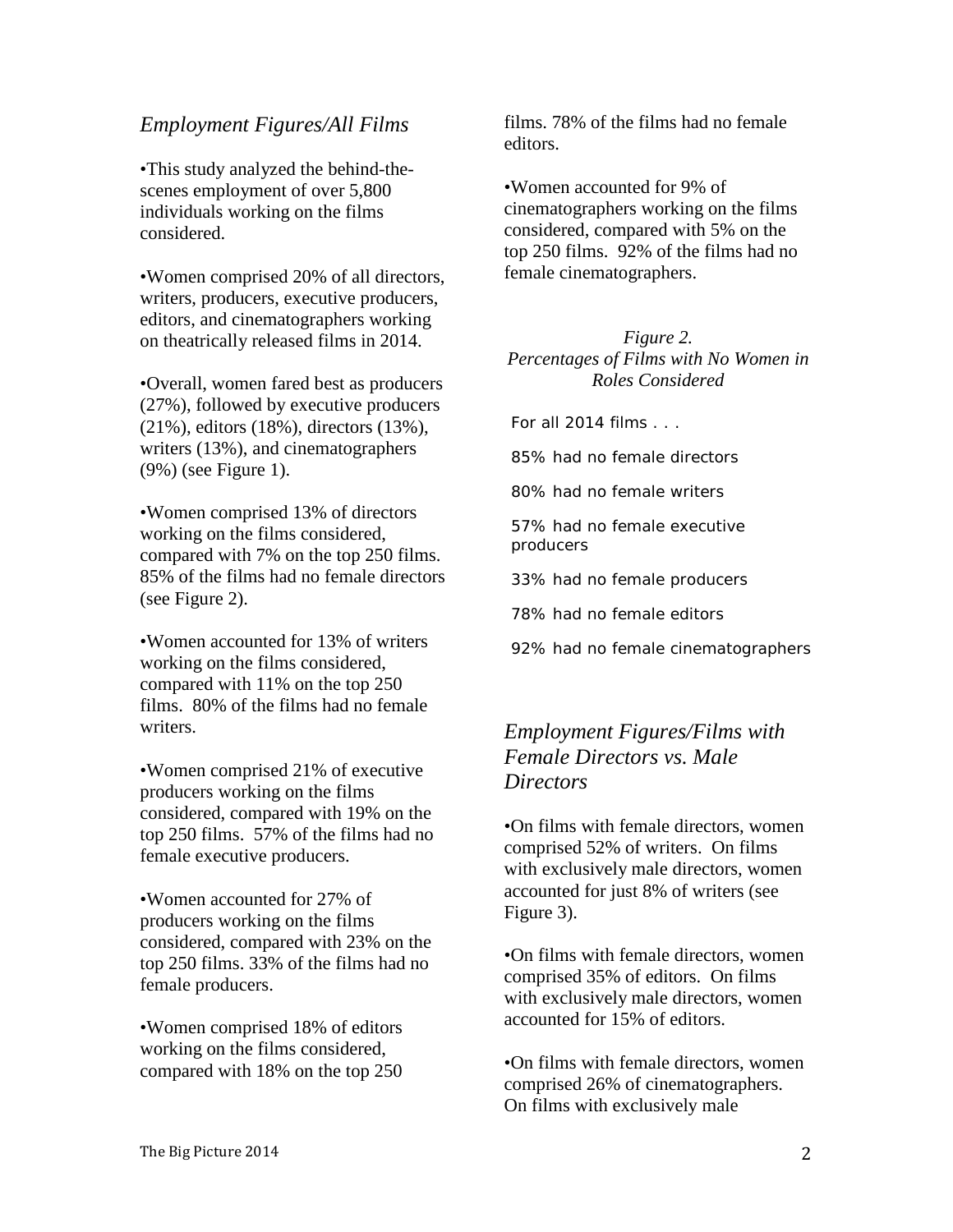directors, women accounted for 5% of cinematographers.

*Figure 3. Comparison of Behind-the-Scenes Employment of Women in Films with Female versus Male Directors*



*Employment Figures/Films with At Least One-Third Female Producers/Executive Producers vs. Films with Less than One-Third Female Producers/Executive Producers*

•This section compares women's employment on films with one-third or more female producers/executive producers with films on which women comprise less than one-third of producers/executive producers.

•On films with at least one-third female producers/executive producers, women comprised 20% of directors. On films with less than one-third female producers/executive producers, women accounted for 7% of directors (see Figure 4).

•On films with at least one-third female producers/executive producers, women comprised 21% of writers. On films with less than one-third female producers/executive producers, women accounted for 8% of writers.

•On films with at least one-third female producers/executive producers, women comprised 23% of editors. On films with less than one-third producers/executive producers, women accounted for 13% of editors.